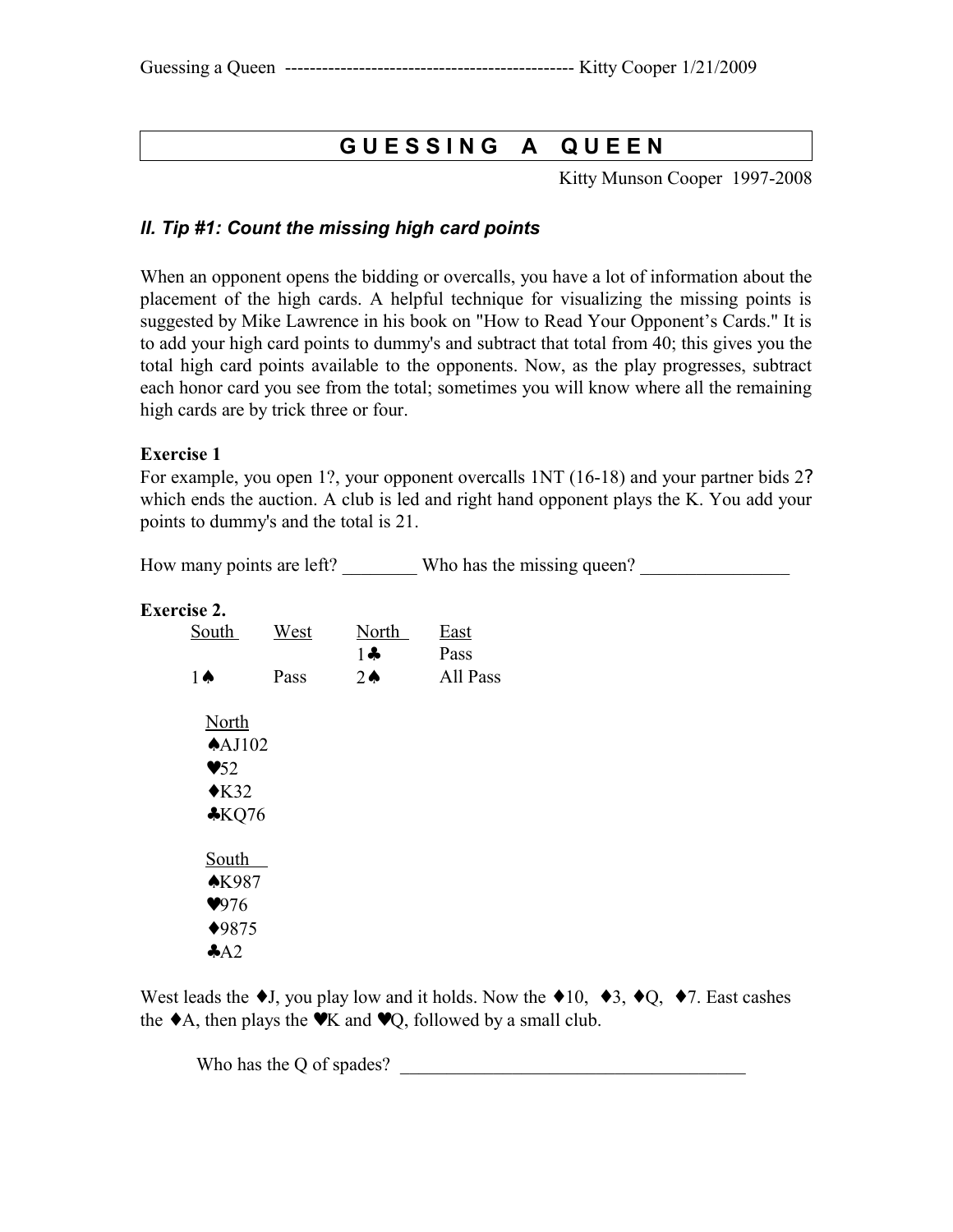|--|--|--|--|--|

**Exercise 3.** 

| South                                                                                    | West  | North         | <b>East</b> |  |
|------------------------------------------------------------------------------------------|-------|---------------|-------------|--|
|                                                                                          | $1 -$ | Pass          | Pass        |  |
| $1\spadesuit$                                                                            | Pass  | $2\spadesuit$ | Pass        |  |
| $3\vee$                                                                                  | Pass  | 4♥            | Pass        |  |
| $4\spadesuit$                                                                            | Pass  | Pass          | Pass        |  |
| <u>North</u><br>$\triangle$ K982<br>$\blacktriangledown$ 9832<br>$\triangle$ K3<br>$*76$ |       |               |             |  |
| <b>South</b><br>$\triangle$ AJ1043<br>$\blacktriangledown$ KJ6                           |       |               |             |  |
| $\triangle$ A54<br>$*85$                                                                 |       |               |             |  |
| leads the $\triangleleft Q$ to dummy's $\triangleleft K$                                 |       |               |             |  |

Who has the  $Q$  of spades?

l

West

## *lII. Tip #2: Shortness is more likely to be with the overcaller*

The adage *finesse with 8 ever, 9 never, is no longer valid when an opponent overcalls*. Since overcaller already has 5 or more cards in one suit, there is less room in her hand for other cards. Missing four cards including the trump queen, it is better odds to play the overcaller for a singleton, thus take a finesse against her partner, rather than to play for the drop. When missing five cards, finesse against overcaller's partner, since, again, the trump shortness is more likely to be in the overcaller's hand.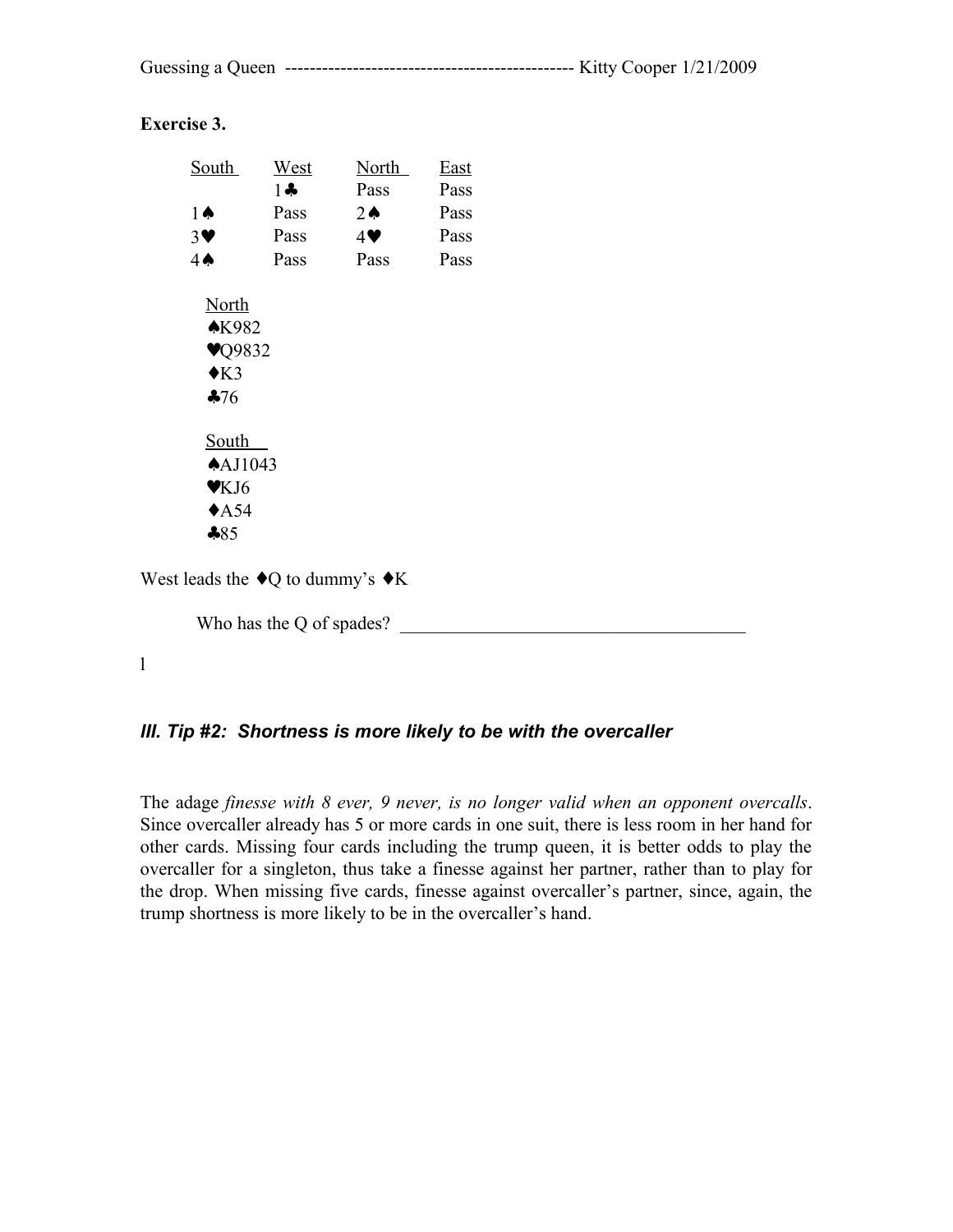|--|--|

**Exercise 4.** 

| <u>West</u>              | <b>North</b>                  | <b>East</b> | <b>B.</b>                   | South                      | West       | <b>North</b>                                   | <b>East</b>                 |  |  |
|--------------------------|-------------------------------|-------------|-----------------------------|----------------------------|------------|------------------------------------------------|-----------------------------|--|--|
|                          | $1 -$                         | Pass        |                             |                            |            | $1 \vee$                                       | Pass                        |  |  |
| $2\bullet$               | $3\spadesuit$                 | Pass        |                             | $1\spadesuit$              | $2\bullet$ | Pass                                           | Pass                        |  |  |
| Pass                     | Pass                          | Pass        |                             | $2\spadesuit$              | Pass       | $3\spadesuit$                                  | Pass                        |  |  |
|                          |                               |             |                             | $4\spadesuit$              | Pass       | Pass                                           | Pass                        |  |  |
|                          |                               |             |                             | <b>North</b>               |            |                                                |                             |  |  |
|                          |                               |             |                             |                            |            |                                                |                             |  |  |
|                          |                               |             |                             |                            |            |                                                |                             |  |  |
|                          |                               |             |                             | $\triangleleft$ 53         |            |                                                |                             |  |  |
|                          |                               |             | AQQ                         |                            |            |                                                |                             |  |  |
| <u>South</u>             |                               |             |                             | <b>South</b>               |            |                                                |                             |  |  |
| A49873                   |                               |             |                             | $A$ <sub>4</sub> $A$ J9873 |            |                                                |                             |  |  |
| $\blacktriangledown$ A76 |                               |             |                             | $\blacktriangledown$ 102   |            |                                                |                             |  |  |
| $\blacklozenge$ 932      |                               |             | $\blacklozenge 987$         |                            |            |                                                |                             |  |  |
|                          |                               |             |                             | $*K6$                      |            |                                                |                             |  |  |
|                          |                               |             |                             |                            |            |                                                |                             |  |  |
|                          | $\triangle$ KJ102<br>$*KQJ65$ |             | How do you play the spades? |                            |            | $\triangle$ K102<br>$\blacktriangledown$ AJ987 | How do you play the spades? |  |  |

This last tip about shortness applies even more so to an opponent who overcalls or opens with a preempt. However, a preempter frequently has a singleton, so *when a preempter leads her own suit, her singleton is in trumps, but when she leads a side suit that is her singleton and she will usually have two or more trumps.*

# *l 3. Tip #3: To find the Queen of trump: Consider the opening lead*

If you get a trump lead, the opening leader almost surely doesn't have the queen of trump. Conversely, *when you don't get a trump lead, opening leader may well have the queen.* This is particularly true on auctions where a trump lead is likely because the opponents want to cut down the ruffs in dummy. Another time they lead trumps is when there is no attractive alternative and cutting ruffs could be useful. Here are a few example auctions:

Auctions where dummy will be ruffing: Auctions with possibly no attractive alternate:

| You Partner              |             | You Partner                                                                                                                                           | You Partner    | You Partner |  |
|--------------------------|-------------|-------------------------------------------------------------------------------------------------------------------------------------------------------|----------------|-------------|--|
| $1\spadesuit$ $1\rm{NT}$ |             | $\mathbf{1} \bullet \quad \mathbf{1} \bullet \qquad \mathbf{1} \bullet \qquad \mathbf{3} \bullet \qquad \mathbf{1} \bullet \qquad \mathbf{2} \bullet$ |                |             |  |
| $2\bullet$               | $2 - 3 - 3$ |                                                                                                                                                       | $4 \spadesuit$ |             |  |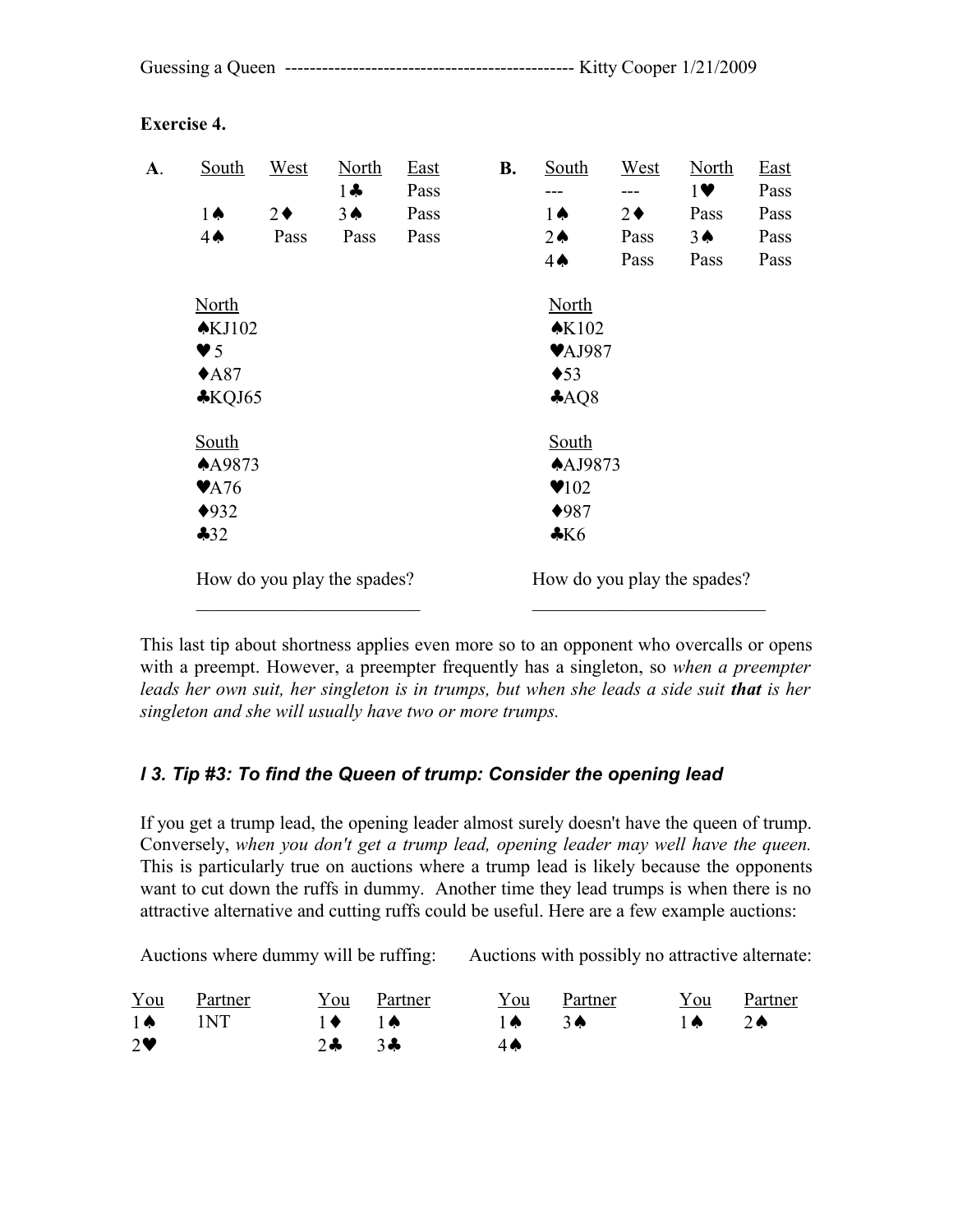| Guessing a Queen |  |  |  |  |
|------------------|--|--|--|--|
|------------------|--|--|--|--|

Still another inference from opening lead occurs *when they lead an obvious short suit, then they are likely to have trump length*, and therefore the missing trump honor.

| <b>Exercise 5.</b> | South<br>$1\spadesuit$<br>$2\bullet$ | <b>North</b><br>1NT | <b>Exercise 6.</b> | South<br>$1\bullet$<br>$2 -$ | <b>North</b><br>$1\spadesuit$<br>$3 +$ |
|--------------------|--------------------------------------|---------------------|--------------------|------------------------------|----------------------------------------|
|                    | <b>North</b>                         |                     |                    | <b>North</b>                 |                                        |
|                    | $\triangle 32$                       |                     |                    |                              | A10542                                 |
|                    | $\blacktriangledown$ KJ102           |                     |                    | $\blacktriangledown$         |                                        |
|                    | $\triangle 872$                      |                     |                    | $\triangleleft Q3$           |                                        |
|                    | $*K765$                              |                     |                    |                              | $*K1097$                               |
|                    | <b>South</b>                         |                     |                    | <b>South</b>                 |                                        |
|                    | A K876                               |                     |                    | $\triangle^2$                |                                        |
|                    | $\blacktriangledown$ A987            |                     |                    | $\blacktriangledown$ K87     |                                        |
|                    | $\triangle$ Q5                       |                     |                    |                              | $\triangle$ AJ876                      |
|                    | $\clubsuit$ Q2                       |                     |                    | AJ65                         |                                        |

Who do you play for the queen of trump,

| If West leads the $\blacktriangledown$ 3? |  |
|-------------------------------------------|--|
| If West leads the $\clubsuit 8$ ?         |  |
| If West leads the $\triangle 4$ ?         |  |

#### *l 3. Tip #4: To find the Queen in a side suit, find that suit's distribution*

 You will often see expert players delay the play in a side suit until as late as possible in the hand. That is because they are trying to find out how many cards each player has in the suit in question. For example if you have a suit of AJ10 opposite K32, who would you play for the missing queen if one opponent has 5 cards in the suit and the other only 2? What if one player has 4 and the other 3? So now you ask "but how can you know this?" The answer is by counting out the hand.

Let us say you are in a contract of 4 hearts and your RHO leads their singleton club, gets a ruff, and turns out to have started with 4 trumps. That's 5 of his 13 cards. If you subsequently discover he has only 3 spades, how many diamonds does he have?

 Now it is not always this clear cut, sometimes you have to guess whether his remaining 8 cards are divided 4-4 or 5-3. Clues from the bidding can help with this.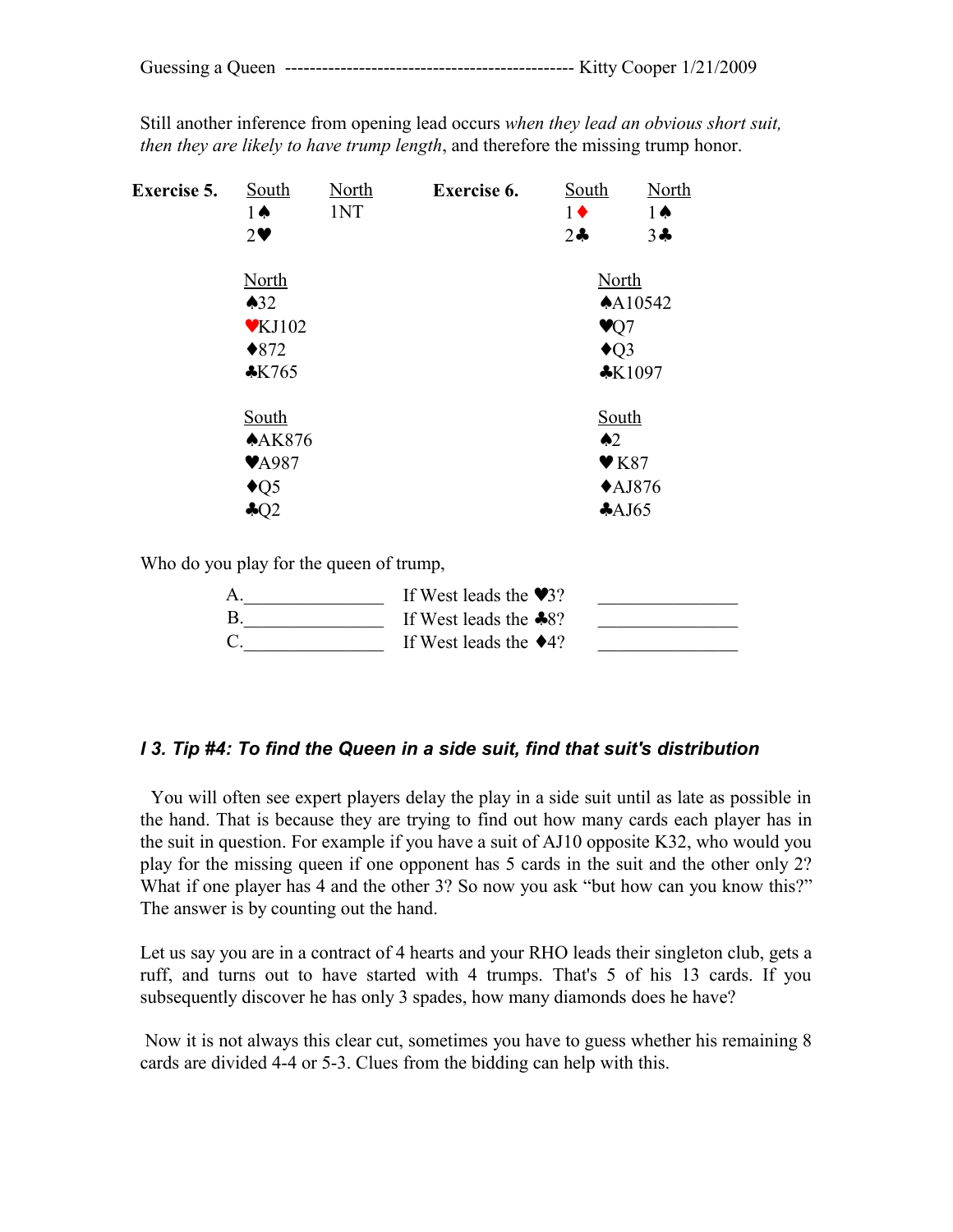| <b>Exercise 7.</b>       | South WestNorth East |  |  |                         |  |
|--------------------------|----------------------|--|--|-------------------------|--|
|                          | 1 ♦                  |  |  | $1 \spadesuit$ 1NT Pass |  |
|                          | $2 -$                |  |  | $2 \times 3$ All Pass   |  |
|                          |                      |  |  |                         |  |
| North                    |                      |  |  |                         |  |
|                          | A41054               |  |  |                         |  |
| $\blacktriangledown$ 107 |                      |  |  |                         |  |
| $\triangle$ K32          |                      |  |  |                         |  |
|                          | $*K1097$             |  |  |                         |  |
|                          |                      |  |  |                         |  |
| South                    |                      |  |  |                         |  |
| $\triangle^2$            |                      |  |  |                         |  |
| $\mathbf{v}$ K87         |                      |  |  |                         |  |
|                          | $\triangle$ AJ1096   |  |  |                         |  |
|                          | AQ65                 |  |  |                         |  |

 Here the auction tells you that West most likely has 5 Spades and 4 Hearts. Possibly 6 Spades. When West leads the K of Spades and East does not high low, it suggests that East has 3 Spades and was too weak to raise so West has only 5 of them. Now we draw trump and ...

Who is most likely to have the Q of Diamonds if

- A. West has 3 Clubs?
- B. And if West has 2 Clubs?
- C. What if West has only 1 Club?

A good way to learn to count the hand is to get the interactive CD for your computer by Mike Lawrence called "counting."